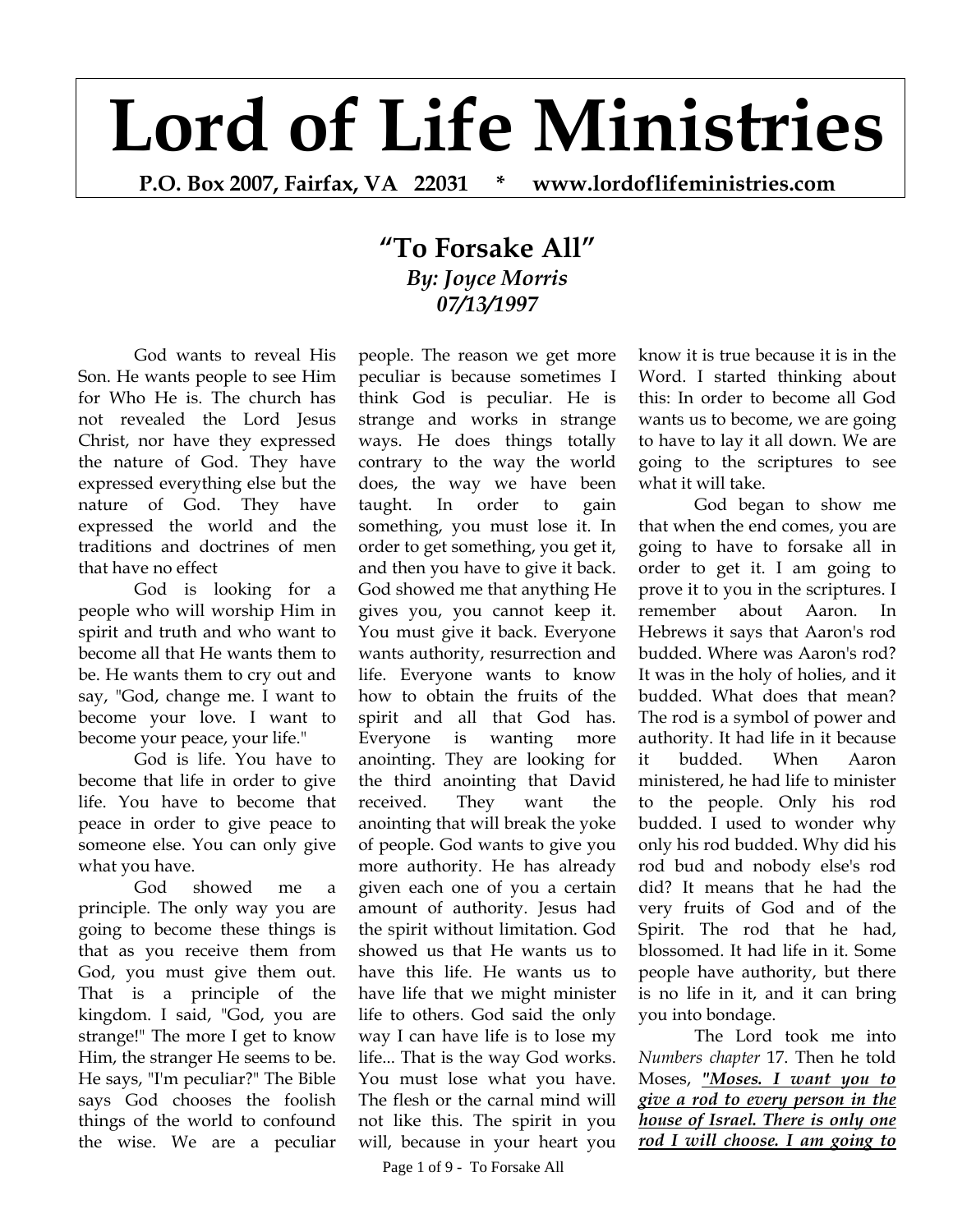*choose a man's rod. The one that I choose will blossom. It will be a sign and a testimony to a rebellious people."* He said only one will I choose out of that house. You know, you are the house.

When you received the power of the Holy Spirit, you received the rod. You have received a certain amount of authority. All the disciples received the authority, the anointing. Rod means power and anointing. The blossoms mean the fruits of the spirit. God wants them to go together. Jesus ministered with resurrection life and authority but with love in the fruits of the Spirit. There are Christians who receive the fruits of the Spirit, but you never see them grow in the fruits of God or in resurrection and life to minister to people. They do not have the authority Jesus had. Jesus gave the authority and power to the disciples in *Matt. 10:8.* He said, "*Go and cast out devils in My name, raise the dead and cleanse the lepers.* God has been telling me we need a balance. I have been seeing kingdom people come into a true message. God has really given us a deeper word and understanding in what He desires. He wants more for us than to have only the gifts. He wants us to come into His nature because it is the nature of that name that causes demons to tremble. He said, "In My name you shall cast out devils." It is the nature of God that causes those things to happen. God wants you to see that He wants us to have a balance. We may get off on one side or the other, but the Lord wants us to get in the middle and

stay there. You can go into the deeper things but will never be used of the Lord to minister to people. I have been asking God why kingdom people don't have the gifts functioning like those who are in Pentacost

I have been asking God this question for two years because I know that God is interested in more than just a temporary healing. God is more interested in changing people on the inside to bring them forth into the nature of His Son. That is my Father's desire because He created man in His image and likeness. He desires for us to be a total expression of Himself in this hour. God showed me that we go too far to one side. He wants the anointing to break the yoke off of His people. I believe that those who are coming into the image of the Lord Jesus Christ are going to have a ministry which is within the veil. They will have an anointing and authority to raise the dead, heal the sick, cleanse the lepers, cast out demons, minister in the love of the Lord Jesus Christ, and deliver His people. There are many people who are in many different bondages. God wants to deliver them out of those things. There needs to be a balance. We cannot go too far on one side and say we can get rid of the gifts. God wants us to prophesy only as we hear the Spirit and minister in the Spirit. We need to hear what God is saying. We need to hear from our Father and say what He wants to say. We do not do away with the gifts, only until that which is perfect is come. That which is perfect is perfect love. God is trying to get us to come into perfect love. None of us has

come into that yet. As long as we don't have perfect love, then we still have those things which are in part.

I don't believe in getting rid of anything until it is the Father's time. The Lord wants us to have the anointing and the authority to minister to people. He only chose Aaron's rod. I asked the Lord why He chose Aaron's rod and why Aaron became the high priest. He was the only one who could go behind the veil. He had the ministry within the veil. He also had the rod that budded.

*Numbers 17:1-5* says, **And the Lord spake unto Moses, saying, 2, Speak unto the children of Israel and take of every one of them a rod according to the house of their fathers, of all their princes according to the house of their fathers' twelve rods: write thou every man's name upon his rod. 3, And thou shalt write Aaron's name upon the rod of Levi: for one rod shall be for the head of the house of their fathers. 4, And thou shalt lay them up in the tabernacle of the congregation before the testimony, where I will meet with you. 5, And it shall come to pass, that the man's rod, whom I shall choose, shall blossom: and I will make to cease from me the murmurings of the children of Israel, whereby they murmur against you.** 

Notice he said, the man. The word *man* is a term for an individual who is maturing and is no longer a child in the kingdom of God. A child does not know what the Father wants or understand His ways. God does not want you to stay as a baby Christian. He doesn't want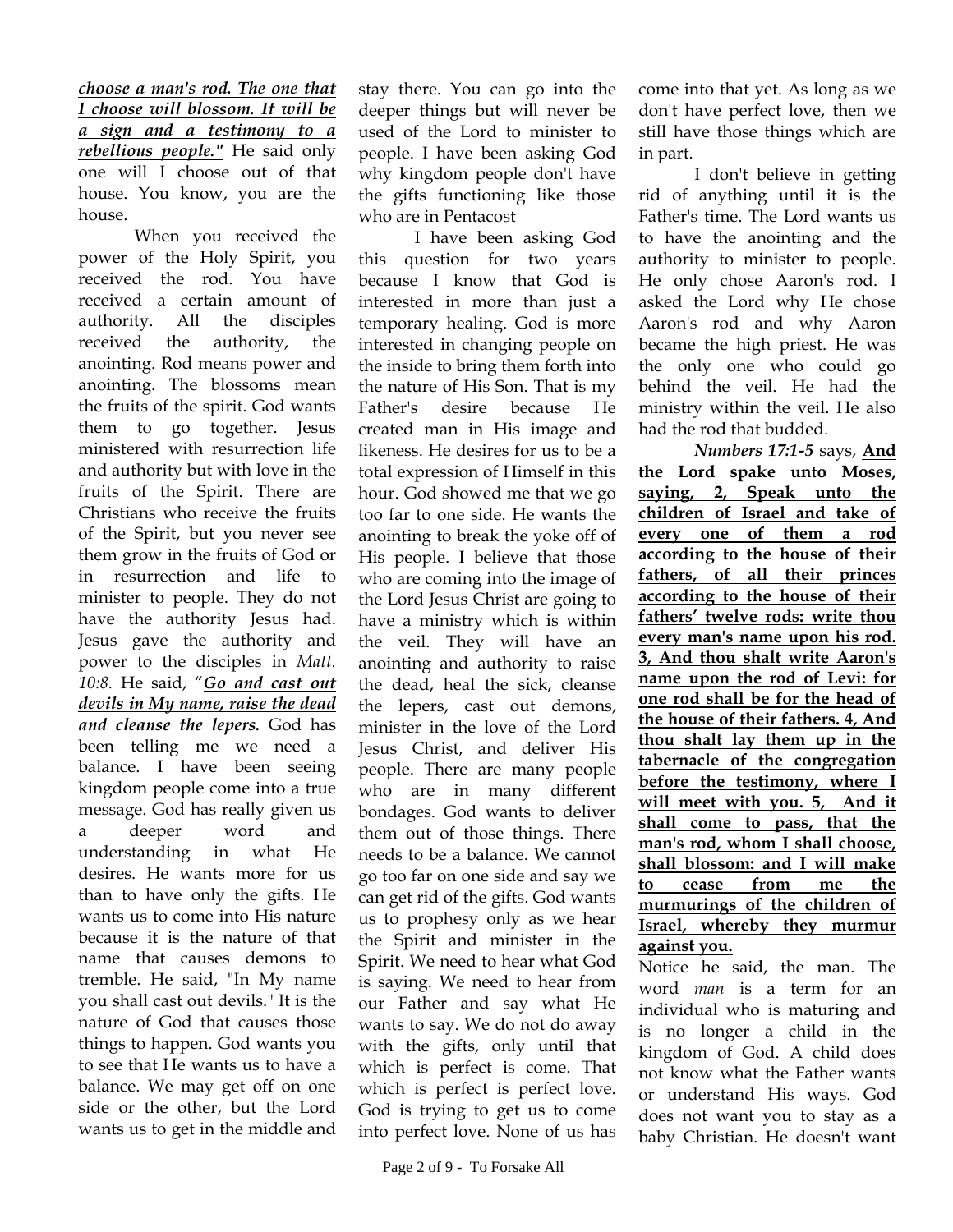you to stay on the milk of the word. He wants you to be weaned from your mother, the church, so you can have knowledge and understanding of His Word. Notice he gave the rod to a man "whom I choose." I like that. God is going to choose the ones to whom He will give authority.

The rod that God was going to cause to come forth was going to stop the murmuring of the people. That is what God is doing in our lives. He is bringing forth such an anointing in our lives, that it is ministering life to the people. It is not a rod that rules over you and keeps you in bondage. It is going to deliver God's people and set them free. It is going to stop their murmuring and complaining and cause them to be happy and begin to know who their God is. It is going to be a rod that will be a testimony and a sign to the rebels.

*Numbers 17:6-8,* **And Moses spake unto the children of Israel, and everyone of their princes gave him a rod apiece, for each prince one, according to their fathers' houses, even twelve rods: and the rod of Aaron was among their rods. 7, And Moses laid up the rods before the Lord in the tabernacle of witness. 8, And it came to pass, that on the morrow Moses went into the tabernacle of witness; and, behold, the rod of Aaron for the house of Levi was budded, and brought forth buds, and bloomed blossoms, and yielded almonds***.* The word *almond* means fruit. It is shaped like a fruit. Not only did Aaron's rod bud, but it also bore fruit. Jesus said you will not know them by signs and wonders. You will know them by their fruits,

fruits of the spirit, including love. God wants us to become His love, joy, and nature. He chose Aaron's rod, and it blossomed.

God gave Moses and Aaron a rod each. They used the rod. God used Moses to part the Red Sea. He has given you the authority and responsibility to carry out what He started. Too long we have waited for God to do everything. We have been crying out for God to do it, but God is waiting for a people to do it. God has given us the power, authority and responsibility. When Moses was standing at the Red Sea, he was telling the people, "Stand still and see the salvation of the Lord," because God is going to do it. God spoke to Moses and said, "I'm not going to do it. Use the rod I have put in your hand."

When Moses raised the rod and used it, the sea parted and enabled the people to cross over. I thought, "God, you used Moses in such a tremendous way. Why didn't you choose *his* rod?" He didn't choose the rod of Moses because Moses represents the law. The law is the law of sin and death. That rod will never bud. There is a new law, the law of life. It is the law of life that God is bringing you into. He wouldn't use the rod of Moses. After He used Aaron, He said, "Moses, I am going to bring you before Pharaoh, and Pharaoh is going to ask you to show him a miracle. I am going to tell you to tell Aaron to cast his rod down." In order to become something, you are going to have to give it up. In order to become what God wants you to be, you have to totally lay it down. When you lay something down, you become it.

*Exodus 7:9* says, *When Pharaoh shall speak unto you, saying, Shew a miracle for you: then thou shalt say unto Aaron, Take thy rod, and cast it before Pharaoh, and it shall become a serpent. 10 And Moses and Aaron went in unto Pharaoh, and they did so as the Lord had commanded: and Aaron cast down his rod before Pharaoh, and before his servants, and it became a serpent.* I started thinking about that. That took me to Jesus. Before Jesus went to the cross, He had a tremendous ministry. He had a ministry where multitudes of people were following Him. He had performed many signs and wonders with the rod and authority. He had all authority in heaven and earth. When He was hanging on the cross, they were saying to the Lord Jesus, "If you are God, why don't you come down and show us a miracle? You said you could destroy the temple and raise it again in three days. Do it, if you are God."

Here are Pharaoh and Aaron. What are they doing? Proving who they are in God. Here is Jesus, God in the flesh. He could have called all the angels and delivered Himself from the situation He was in. You need to understand that in order for you to come into what God wants; you are going to have to lose everything in order to gain it. Jesus was willing to go to the cross. He was willing to lay down His ministry. He was willing to give up His name and reputation. He was willing to give up all His friends. His mother was there. The disciples were there. Those who forsook him had left. John was there. Yet Jesus was willing to lay it down. He said in *John*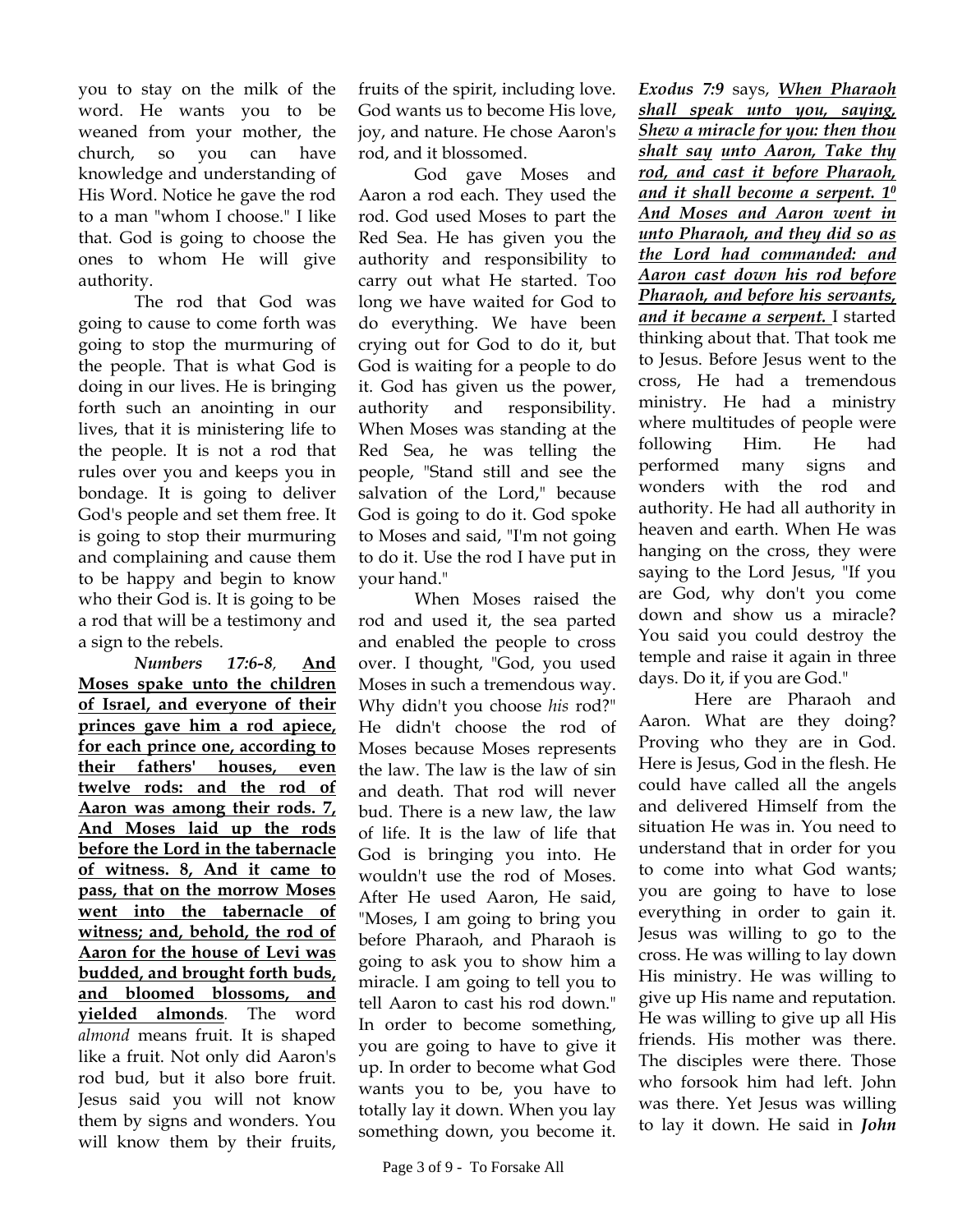*12:24, Verily, verily, I say unto you, Except a corn of wheat fall into the ground and die, it abideth alone: but if it die, it bringeth forth much fruit.* He laid down His authority, anointing, ministry, and life. A serpent represents death. Because He laid these things down, He became death in order to conquer death.

There were many religious people and Romans who had gone into the synagogue. He taught them the truth of His Father's kingdom. They said they understood it then. At the crucifixion they said, "Why don't you come down off that cross? Why don't you save yourself?" That is what the carnal man is doing. Save yourself. Save yourself from situations and persecutions. Jesus would not come down because He said; you have to lose your life in order to gain it. You have to give your life totally to God. You have to lay your life down. Then God takes it up in order for you to be able to give life to others.

Aaron could have done two things. He had the power of God just like the disciples. Jesus gave the power and authority to the disciples, and over all enemies. Aaron could have demonstrated the anointing and authority he had and proved who he was. That is not what God wanted. I hear about ministries who are competing with each other and churches that are competing with each other, and it breaks my heart. Churches are competing, building their kingdoms, trying to outdo others and using the gifts with competition. God does not want that. That is not what it is all about. The flesh man is always

trying to save self. Here is an example-David and Saul. Here comes the competition. David came out of nowhere. Saul was looking good with his kingdom. He had his kingdom, people and reputation. When Saul came into town, everyone danced around and was talking about how many Philistines he had killed. He was looking good because the people honored him through fear. He kept the people in bondage and put different labors on them. Saul kept them under the law. Then God said, "Enough of that. I am going to bring in a new order. I am going to raise up an individual who will rule over My people in love," He began to raise up David. When David came along, he killed Goliath. Then he killed all those Philistines. When David came into town, the singers began to sing that Saul had killed thousands but David had killed ten thousands. At that time, envy set in. That is when Saul went after David because Saul wanted to save His kingdom. He did not want to lose his kingdom or his authority. He did not want to lose his ministry, recognition or reputation. If you go on with Jesus, you will lose your reputation. You will lose your ministry. You will lose your kingdom. You will lose it all as you go after God, but you will gain everything back.

Saul was not willing to go into the wilderness. David had to lose his reputation. He was looking good after he killed Goliath. He was there with the king. He gained recognition in the eyes of the people. Then suddenly all hell broke loose. When you make the decision to make Jesus Lord of your life, then things start happening. God begins to drive you into the wilderness. What is He doing? In order for you to come to where God wants you, you must go to the bottom in order to come up. We are talking about climbing the ladder, but you have to go to the bottom of the ladder in order to start up. David was driven into the wilderness, and he lost his reputation quickly. Saul was ready to kill him, to destroy him. Then there was Jonathan. I will touch on Jonathan later.

We will read again from *Exodus 7:912, When Pharaoh shall speak unto you, saying, Shew a miracle for you: then thou shalt say unto Aaron, Take thy rod, and cast it before Pharaoh and it shall become a serpent. 10 And Moses and Aaron went in unto Pharaoh, and they did as the Lord had commanded: and Aaron cast down his rod before Pharaoh and before his servants, and it became a serpent.* I want you to see what it did. This is good. I want to show you that even though you lose your life, ministry and reputation, it is important for you to see what you receive in return. *Exodus 7:11* reads, **Then Pharaoh also called the wise men and the sorcerers: now the magicians of Egypt, they also did in like manner with their enchantments. 12 For they cast down every man his rod, and they became serpents: but Aaron's rod swallowed up their rods.** 

Turn with me to *Hebrews 2:14, Forasmuch then as the children are partakers of flesh and blood, he also himself likewise took part of the same; that through death he might destroy him that had the power of death, that is, the devil.* That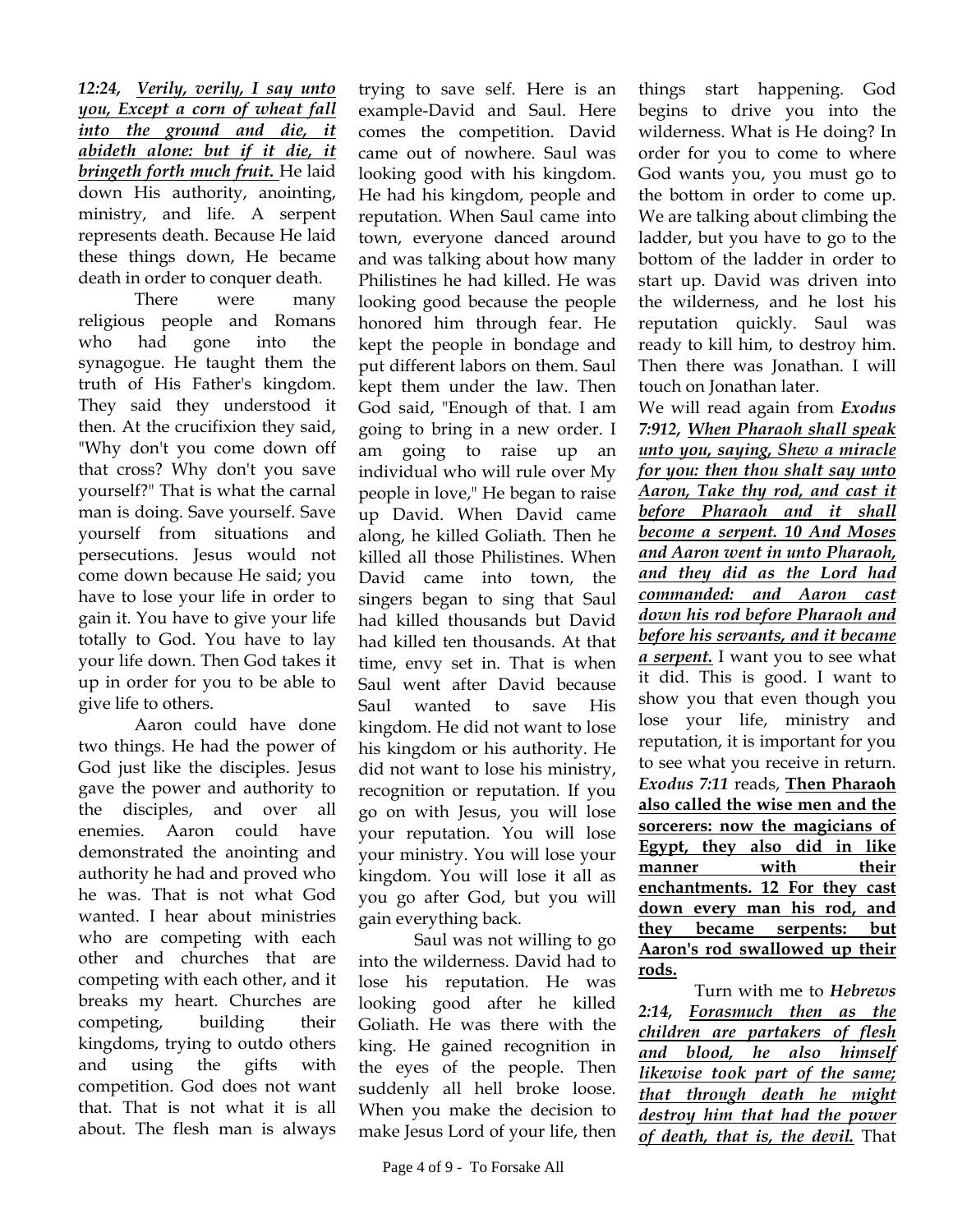was the point that Aaron understood. He knew he had to lay down everything instead of trying to compete and prove what he was. He had to lay himself down, his ministry, his authority and everything he had at the feet of Pharaoh. That is what Jesus did. He laid everything down unto death before Pilate and all the people. By doing so, He broke the power of death. God is telling us that He wants us to make a covenant with life. He wants us to break the power of death.

The only way to do that is to present your body a living sacrifice, for this is a reasonable service unto the Lord. He said if you hold onto your life, you will lose it. He said if you will not deny yourself and follow Me, you are not My disciple. To follow the Lord Jesus Christ, you have to give up your life in order to gain life His life. This is what happened to Jesus. He entered into a greater glory than He had while He was walking on the earth. The glory He had while He was ministering was not the glory He had before the foundation of the world. He knew that if He came this way that He would enter into a greater glory and a greater life. Not only that, He would not just be one, but He would cause a many-membered body to expand in the earth, and He would not abide alone. In addition, it took death to destroy death.

You do not have to go to the cross. All you have to do is die to self daily. If you want to come into a great ministry with power, anointing and authority, you have to come the way God tells you. It doesn't work any other way. It is a narrow way, and it is gets narrower. It took death to destroy death. God showed us that we have already broken death through the cross. He bore death for us. He bore the old man for us. He bore the self nature for us. The Bible says in *Hebrews 2:14*, *That through death he might destroy him that had the power of death, that is, the devil.* 

We understand the only way the enemy can work through you is in your mind. Every time you do not yield to the carnal mind, you are breaking the power of death. As long as you do not yield to those thoughts that are contrary to the Word of God, you are literally making a covenant with life. When we yield to sin, we are yielding to death, because sin is death. When we do not yield to sin, we are constantly bringing life. Aaron learned the principle of giving up what he had. That is why God chose him and told him that his rod was going to blossom and be a sign to those who rebelled. A rebellious individual is one who does not obey God or follow the Lord Jesus Christ. If you lay your life down for the Lord Jesus Christ, your life becomes a testimony. People start watching your life. It causes rebellion in the lives of others to stand out. You become a living testimony before people, because you have counted the cost and are willing to lose your life in order to gain His life.

I was thinking about Peter in Luke chapter 5. Before Jesus got there, Peter had been working all night. He had been working all night long trying to catch fish. We have been in the night, and

have labored trying to catch fish. We know fish are people. We know the kingdom is a message. Peter had a message, but it was the wrong message. He was out working all night long trying to catch fish, and he could not catch anything.

God has been telling us to sit down and let Him arise in us and do the work in this hour. The only work that He wants us to do is to work out our salvation. That salvation is nothing but the soulish realm of the mind. You must work on the thoughts. Some thoughts you have are not saved yet. Some thoughts you have do not exhibit faith and are not always the truth. Others do not line up with the mind of Christ.

Peter was working all night. He and his crew were still awake when Jesus came. Peter was probably very tired. Jesus told them to take their boat further out because there was a multitude of people who were pressing against Him. They got further out so Jesus could teach the people. He told Peter in *Luke 5:4, Now when he had left speaking, he said unto Simon, Launch out into the deep.* That is what God is saying today. Many people are afraid to launch out into the deep. They are afraid of the unknown, afraid of something they are not accustomed to. We are like sheep and are accustomed to the same thing day after day. When God wants us to do something different, we are scared because it is foreign to us and is something we have never experienced. God is telling us to launch out into the deep. What does He mean, launching out into the deep, the deep calling unto the deep? We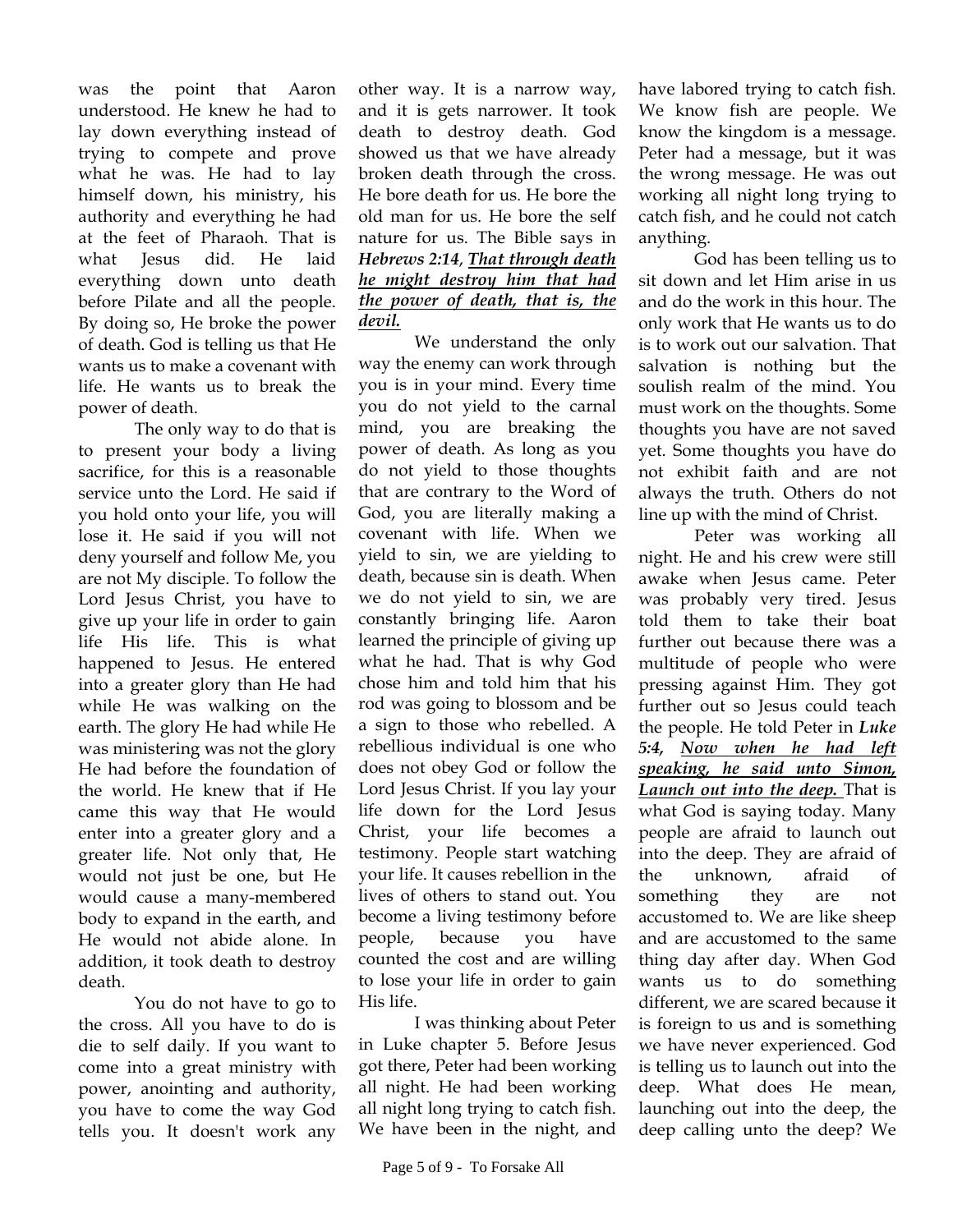have the spirit in us, and God wants us to come deeper into him. He is wanting us to come into deeper knowledge and understanding of what He is saying. He wants us to launch out to Him and what He is saying. I want to know what the heart of My Father is saying in this hour. What is the thing that is nearest to Him? Some will say they want to stay where they are. They do not want to change. When you follow Jesus, you will experience a succession of changes. He keeps you moving. The only way He can keep you moving is to let a problem happen. If He does not give you a problem, you get content where you are, and you erect a tent to camp out in that place. We do not want to move on in God. God never wants you to sit down. Israel was always sitting down and looking back. God wants you to go further in Him. He continually allows something to come along to get you to move. People are afraid of change.

I remember one time we went in a nursing home. We did not say we were Baptist, Methodist or Presbyterian. God laid it on our hearts to only minister the Word. One woman said, "Well, I'm Episcopalian." Another woman said, "Well, I am a Methodist." Another one said, "We don't know what you are. We do not know if we want to hear what you have to say." I knew that we had a problem on our hands. We started singing new songs. Then someone said, "We don't know those songs. Why are you singing songs we never heard of?" I said, "Well, they are in the Bible." They complained because they did not

want to change. God is telling us to launch out into the deep. That spirit in me is calling me into the deep and telling me to reach down within myself and bring out what God wants to say in this hour. What did He tell Peter when he launched out into the deep? *Let down your nets.* The net means the message. The kingdom is like a net. In Matthew it talks about the kingdom of God being like a net. A net is something you use to catch something with. Peter had the wrong message.

That is why he worked all night. He did not catch anything because he had the wrong message. Jesus had the right message, and that message was the kingdom of God. He said, "Peter, if you launch out into the deep, I will teach you the mysteries of the kingdom. After you get the message, you are going to have to lay it down." God is telling us that the message and the mysteries He has given us, will have to be laid down so we can become the message. The "Go, tell" is over with. It is showing time. You will not have to run and tell people-just "be" what God wants you to be. The message is the kingdom, and the message is the life of giving. The message is love, peace and joy in the Holy Spirit. You cannot give anyone joy unless you become joy. You cannot give anyone love unless you become love. He said, "Lay the net down. Become it." Do you know what he did? Peter said, "Master, we have toiled all night and have taken nothing. Nevertheless, at Thy word I will let the net down." God is showing us the time is going to come that we are going to have to lay our

ministries down. We are going to have to lay our gifts down. We are going to have to lay down everything that God gives us because He doesn't give us anything to keep. It is to give out. He was saying let our message down, lay it down and become it. Then we are going to catch some fish. When Peter did that, he did according to His word. That is true worship. Worship becoming that worship. Praise is becoming a lifestyle of praise. It is a life of praise. It is not, "Praise, hallelujah, thank you, Jesus." It is going around with praise inside your being and with thanksgiving. People can look at you and see the joy in your face, the twinkle in your eye and the love of God flowing through you. It is becoming a lifestyle every day. It isn't what you do here. You are coming here to be prepared, trained and taught how God wants you to become. He is telling you how you can become it and that is to give it back to Him and become what He wants you to be. It is not what you do here. It is what you do in your job and in your home. It is how you behave around your family, your friends and your enemies. God is preparing a table in the midst of your enemies, and they are going to see you feasting on this, and that is what is going to make them come. The time is coming where you won't have to say, "Come to Zion," but they are going to say, "Let us go up to Zion." The Bible says multitudes will come to your rising. (Is. 60:3) What does God say to arise to? Arise to all things He has told you to become. They are going to come to that light which is the expression of the Father. When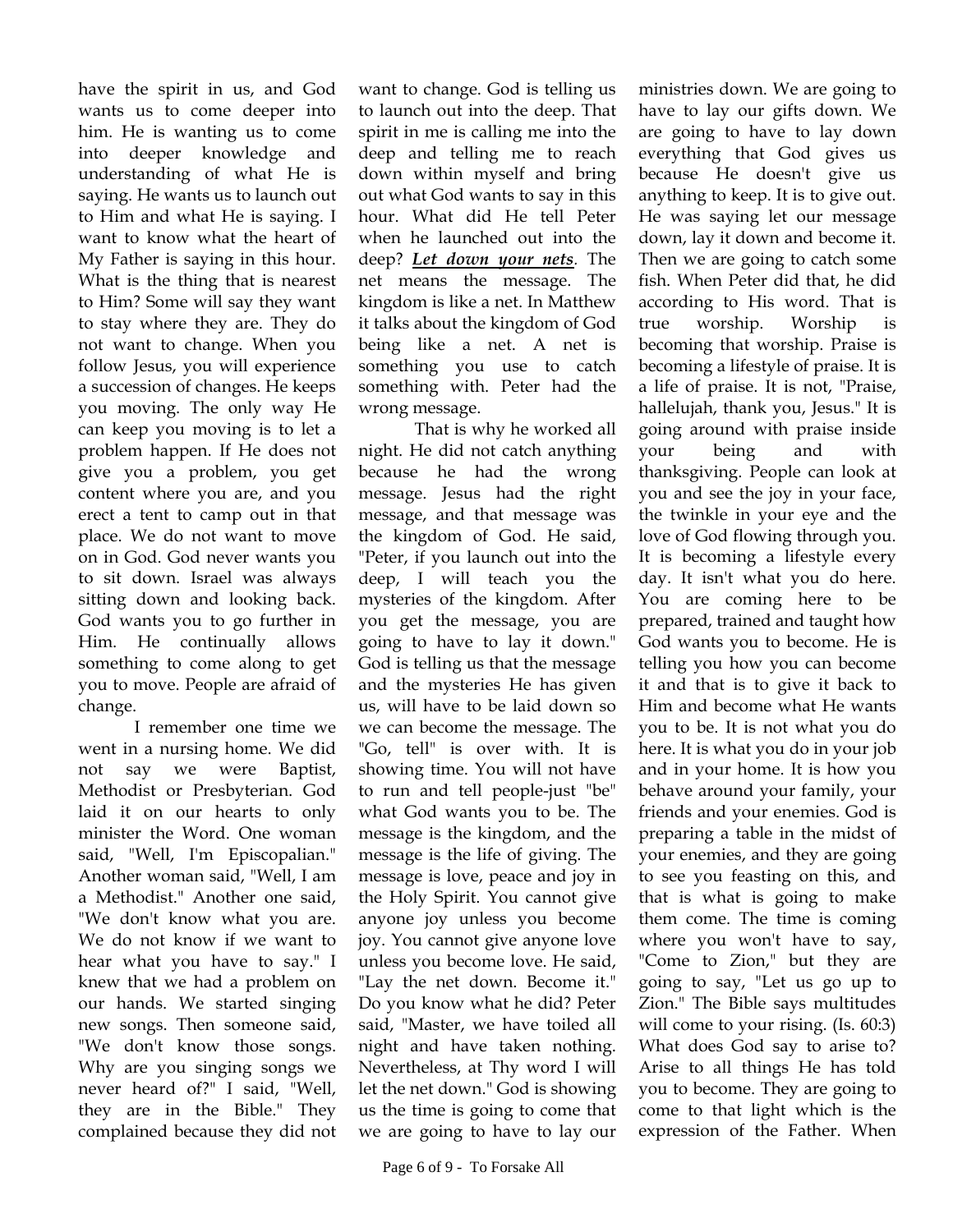Peter let his message down, something happened. They caught so many fish they broke the net. There were so many fish the net could not hold all of them. We are not lifting up this ministry. It is an expansion of the kingdom, and it is to draw people to the Lord Jesus Christ and to what He wants them to have.

After Peter caught all those fish, James and all of them looked at the multitude offish, and the net broke and they had to call other brethren to help them. I believe if we were to arrive and become everything that God has taught us and begin to live it and express the Father, we will have to call someone to help us because we will be so busy. We had a vision and prophecies where God showed us people are crying out. They are wanting to be delivered from their bandages. They are crying out to God, and God says, "I have heard their cry, and I am sending a man to deliver them and to bring them out of their bondage." Do you know what interested me more than anything else? After Peter had caught so many fish, what did he do? He forsook it all and followed Jesus. God is interested in people because He loves people.

*Luke 5: 11* says, *And when they had brought their ships to land, they forsook all and followed him.* I don't care how far you get in God or how God uses you, He will still say, "Follow Me." Think about Abraham and his life. I like Abraham because I studied his life. When God spoke to him, he separated himself. He forsook his father, his mother and his family, and he followed God. God is looking for a people who

will follow His Son and obey Him and do whatever He tells them to do. Abraham did that. As you read about the life of Abraham, he made some mistakes. He disobeyed God a couple of times and got in trouble. Then he would go back and build an altar and begin to worship God and get his relationship back with God. Then God promised him a son. That son was Isaac. God wants to birth a son in us. It is the Christ.

Abraham waited and waited. Sometimes you have waited, and you feel like nothing is happening in your life. You haven't changed, and you try to do something. Then all you do is produce flesh. Abraham listened to Sarah, and Sarah said, "You know, we are not going to have any children. We are getting too old." Some of you are getting ready to birth something, and it is the Christ. Abraham produced the flesh (Ishmael) which caused a lot of problems. God didn't speak to Abraham for a while. Abraham learned through the things he suffered. You are learning through the things which you suffer. In *Genesis chapter 22* God called, *"Abraham!"* And it didn't take Abraham five days to answer him. God just said, "Abraham!", and Abraham didn't put God on hold and say, "Hold on just a minute. I've got to go feed my calves," or "Hold on; I have to go tend to my wife." No, he said, "Here I am, Lord," very quickly because he had learned. He had birthed a son before that happened, which was Isaac. He had waited all those years to birth a son. Isaac represents the Christ, the anointing.

God wants to birth His Son in you and me, which is the Lord Jesus Christ. *John 1: 14* tell us, *The word was made flesh and dwelt among us.* The word is changing you into His nature and His image. He wants to birth the Christ in a manymembered body so that all of the glory will cover the earth. He birthed that son who was so dear to his heart. When you begin to be changed more into the image of the Lord Jesus Christ and you begin to receive more anointing and more authority, you are going to like it. Abraham loved his son. God spoke to him and said, "Abraham, I want you to go to Mount Moriah early in the morning. Early in the morning Abraham rose up. On the third day (and we are coming into that third day), God told me something. He said, "When it comes down to the whole thing, you are going to have to forsake it all." In other words, even the ministry, the anointing and the Christ. You are going to have to lay down the thing you love most. Abraham loved his son more than anything else. Can you imagine waiting for a son all those years until he was 100 years old before he had a child even in the natural? Some of you are waiting to come more into the image of the Lord Jesus Christ. You have waited for so long for God to deal with every area of your life. We are still waiting. It is a time of waiting and preparation. God wants to bring us to the fullness of Himself so we will bear His glory. Sometimes we fall in love with the glory more than we do God. Jesus is the pattern Son, and He had to lay down His ministry and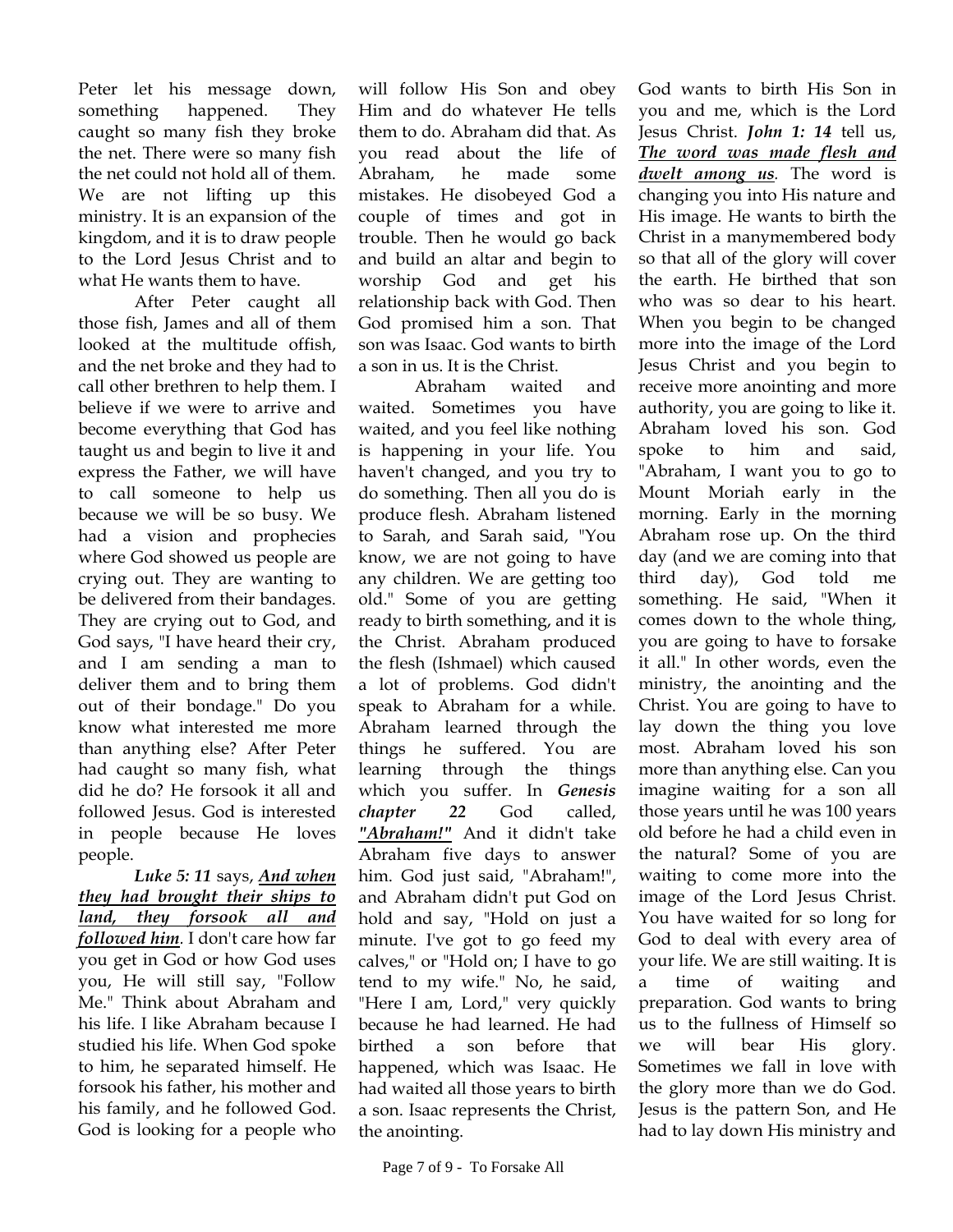go to the cross. It will come to a point in each of our lives, that we will be willing to give up everything we love--family, children, job, ministry and spouse. The very thing Abraham loved was the thing that God said he had to give up. He even tested Abraham and said, "Not only do you have to give your son to me, you have to kill him." Abraham knew God. He knew God was testing him because he told those men, "We will be back." He told the men waiting for him that he and Isaac would be back because he knew God already had a sacrifice. What God wants you to know is that Jesus Christ is the sacrifice. Whatever you give up, you just give it to Him in order to gain. Abraham went to the point of raising the knife. Then an angel spoke in *Genesis 22: 12, And he said Lay not thine hand upon the lad, neither do thou anything unto him: for now I know that thou fearest God, seeing thou hast not withheld thy son, thine only son.* God does that to see if you are going to give it to Him or are going to hold on to it.

Anything you hold onto, you will lose. Anything you give to God, you will gain it back. In other words, in order to obtain all that He wants you to obtain, you are going to have to end up giving it up. Everything that He gives you, it isn't given to you to keep. He doesn't give you your children for you to keep them but to give back to Him. He doesn't give you a job to keep your job but to give it to Him. He wants to be Lord of everything. Abraham didn't withhold anything, and neither did Jesus. When He went to the cross, He didn't withhold anything from God. He gave it all

back to God so He could enter into a greater glory.

God reminded me of the men in Revelation. They had made it to the throne. They had made it to that place of authority and anointing. They were in the throne and they were saying, "Holy, holy, holy is the Lamb that was slain," and they were giving Him all the praise and all the glory. They had crowns on their heads, but they did not keep their crowns. The Bible says they threw them at the feet of the Lord. Do you know what those crowns were? In Revelation 3, it says they were crowns of life, because they were willing to be tested and tempted of Satan and put in prison for 10 days (which is testimony and responsibility). They were a people who were willing to go that direction, and they were willing to pay the price even to the point of losing their lives. I'm not talking about physical death, but they were losing their reputation, recognition, their ministry, and everything they had unto God. They were the ones who ended up with a crown of life. Even after they got the crown of life, they laid it down at the feet of Jesus and they said, in *Revelation 4:10, The four and twenty elders fall down before him that sat on the throne, and worship him that liveth for ever and ever, and cast their crowns before the throne, saying, 11 Thou art worthy, 0 Lord, to receive glory and honour and power: for thou hast created all things, and for thy pleasure they are and were created.* The ministry, the anointing and everything He gives you is for His pleasure. You will have to return to Him everything that He

Page 8 of 9 - To Forsake All

gives you.

Everything that was gain to Paul, he counted as loss. Anything that is gain in your lives, if you do not count it as loss, you will not win the Christ, which is the anointing. I will give you an example. Jonathan was in a valley of decision. Christians today are in a valley of decision. They are always making decisions whether or not to make Jesus Lord every day. Jonathan had seen two orders. He saw Saul's order which was always saving the flesh, saving his reputation and kingdom. Saul went out to kill David, thinking David was like him. He thought if he had hate, then David must have hate. He thought if he had envy, a reputation, a kingdom, then David must also have or desire those things. That is the way the flesh man is, competing all the time, trying to outdo others and be bigger than others, always wanting to put others down in order to exalt oneself. These are what Christians do today. They go around talking about other ministries because they want to exalt their ministry.

We need to be careful what we say about people because we do it with the wrong motive at times, so we will look better to others. David was a different order. He was willing to be driven into the wilderness. He thought Saul was driving him into the wilderness, but it was not Saul at all. It was God. David could not stay up there with Saul and his reputation. He could not stay up there with all the glory and with all the people saying "David the king." He had to decrease and lose his reputation. He had to lose all his glory,